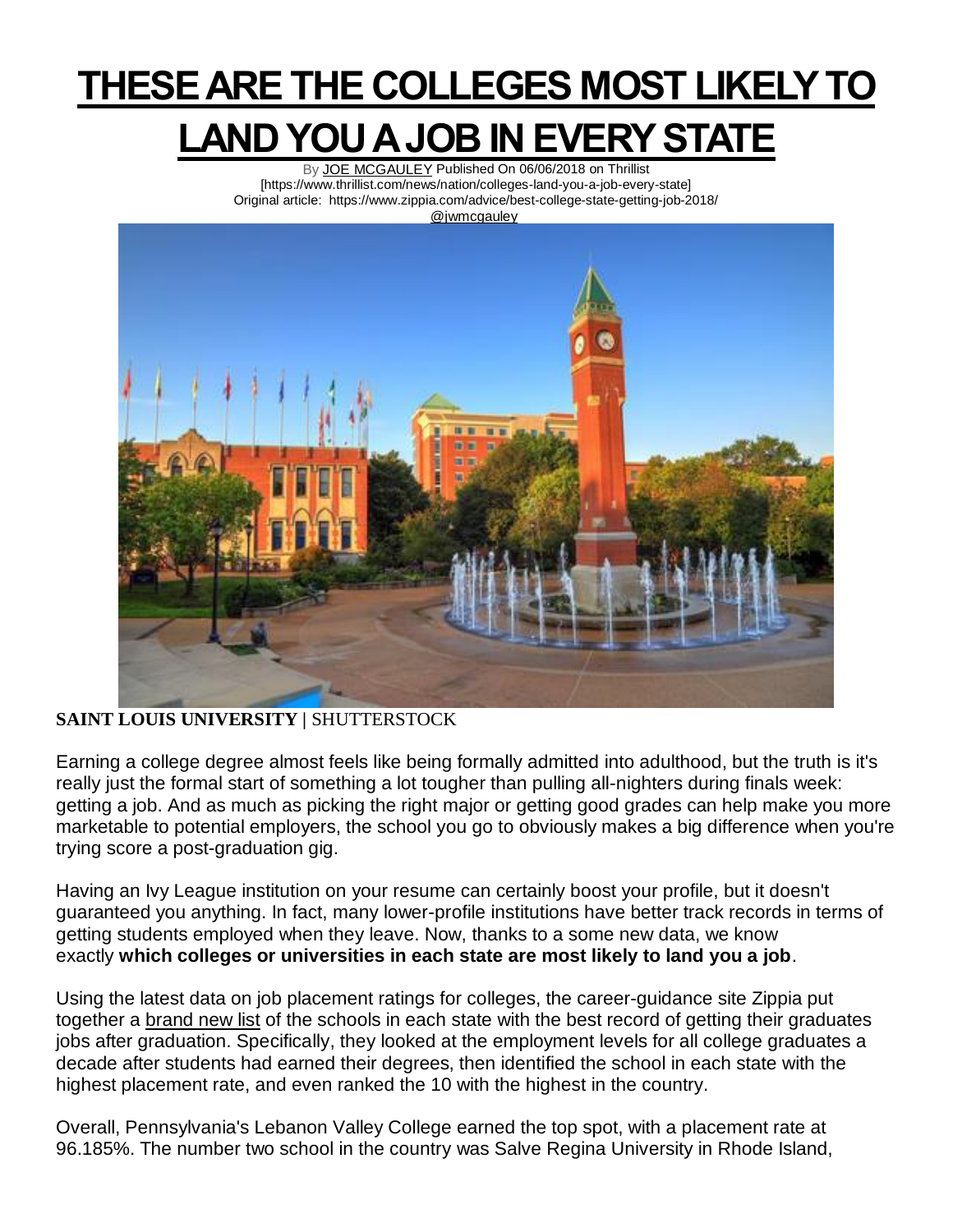(placement rate: 95.896%), and Ohio's Ohio Northern University (placement rate: 95.527%). Here's which schools made the cut in each state. Bethany College is 94.18%.



**Alaska:** Alaska Pacific University **Alabama:** Auburn University **Arkansas:** University of AR for Medical Sciences **Arizona:** Embry-Ridde Aero. Univ.-Prescott **California:** University of the Pacific **Colorado:** Colorado School of Mines **Connecticut:** Quinnipiac University **Delaware:** University of Delaware **Florida:** Embry-Ridde Aero. Univ.-Daytona Beach **Georgia:** Georgia Tech **Hawaii:** Hawaii Pacific University **Iowa:** Drake University **Idaho:** The College of Idaho **Illinois:** Millikin University **Indiana:** University of Notre Dame **Kansas:** Kansas Wesleyan University **Kentucky:** Georgetown College **Louisiana:** Xavier University of Louisiana **Massachusetts:** Endicott College **Maryland:** Mount St. Mary's University **Maine:** University of New England **Michigan:** Kettering University **Minnesota:** University of St. Thomas **Missouri:** Saint Louis University **Mississippi:** University of Mississippi

ZIPPIA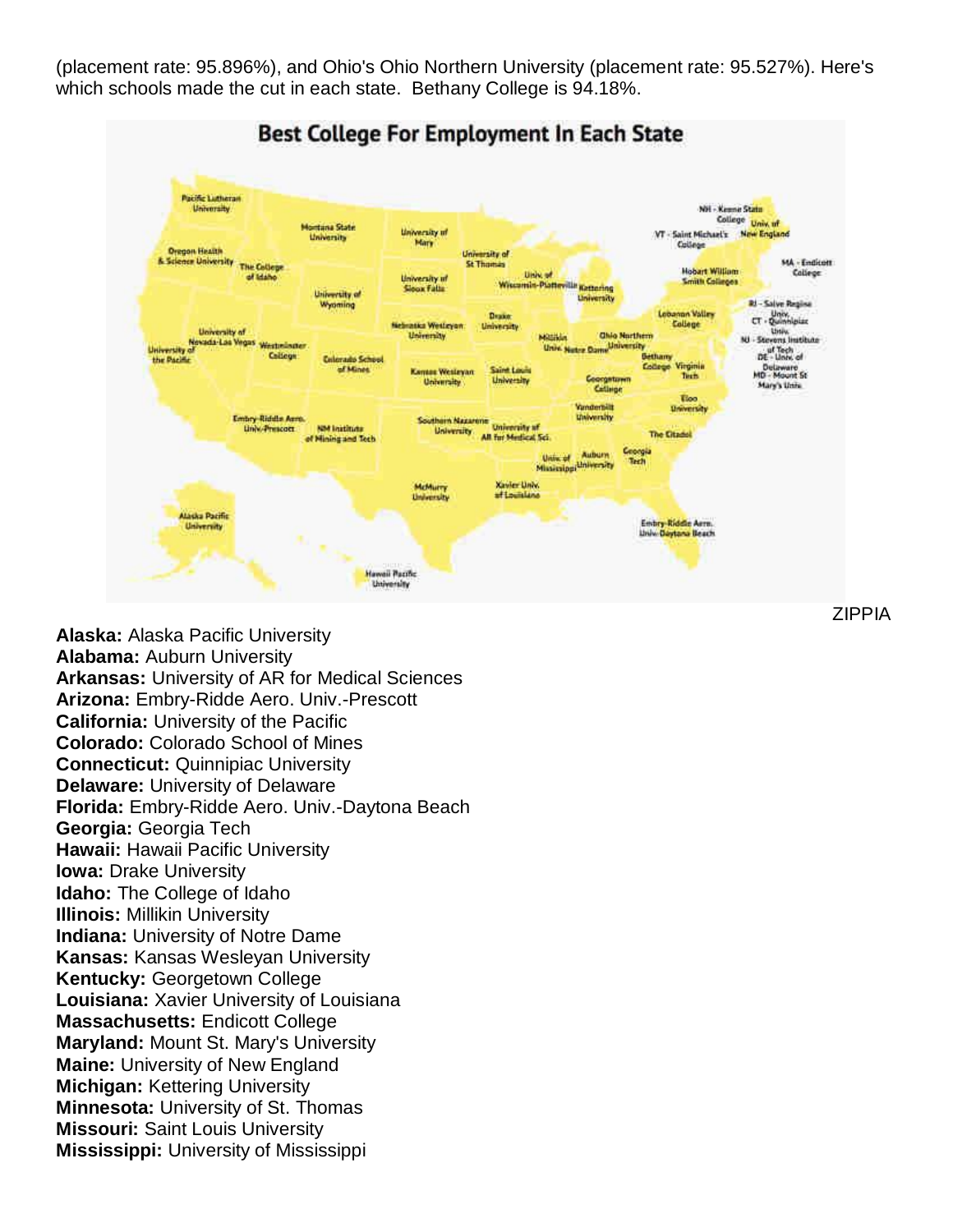**Montana:** Montana State University **North Carolina:** Elon University **North Dakota:** University of Mary **Nebraska:** Nebraska Wesleyan University **New Hampshire:** Keene State College **New Jersey:** Stevens Institute of Technology **New Mexico:** NM Institute of Mining and Technology **Nevada:** University of Nevada-Las Vegas **New York:** Hobart William Smith Colleges **Ohio:** Ohio Northern University **Oklahoma:** Southern Nazarene University **Oregon:** Oregon Health & Science University **Pennsylvania:** Lebanon Valley College **Rhode Island:** Salve Regina University **South Carolina:** The Citadel **South Dakota:** University of Sioux Falls **Tennessee:** Vanderbilt University **Texas:** McMurry University **Utah:** Westminster College **Virginia:** Virginia Tech **Vermont:** Saint Michael's College **Washington:** Pacific Lutheran University **Wisconsin:** University of Wisconsin-Platteville **West Virginia:** Bethany College **Wyoming:** University of Wyoming

Obviously, some of these schools are more specialized, and the industries some graduates are being placed in likely require highly specialized skills. It's also worth mentioning that there's a lot more to building a career than simply getting a job straight out of college, and going to one of the above schools is by no means a guarantee you'll end up earning a paycheck right out the gate. Still, if you're looking for your best odds at being gainfully employed this should at least give you an idea where to start looking. Though, if you're looking for the right city to kick off your career, [this list](https://www.thrillist.com/news/nation/best-places-to-start-a-career-2018-wallethub) might be handy, too.

Using the **[Integrated Postsecondary Education Data System \(IPEDS\)](https://nces.ed.gov/ipeds/)**, we searched for the college in each state with the highest listed job placement ratings, looking specifically at employment levels at year 10 after students have graduated.

Then, we looked at the ratings themselves and ranked each state's top school according to their rating. For the purposes of readability, each school's rating was then rounded down to the last three decimal places, and we included the city each state's top college was located in. If you're looking for a job out of college, you can browse jobs by your college major or learn about what it takes to get a job.

Bethany College ranks #19 on the list at 94.18%.